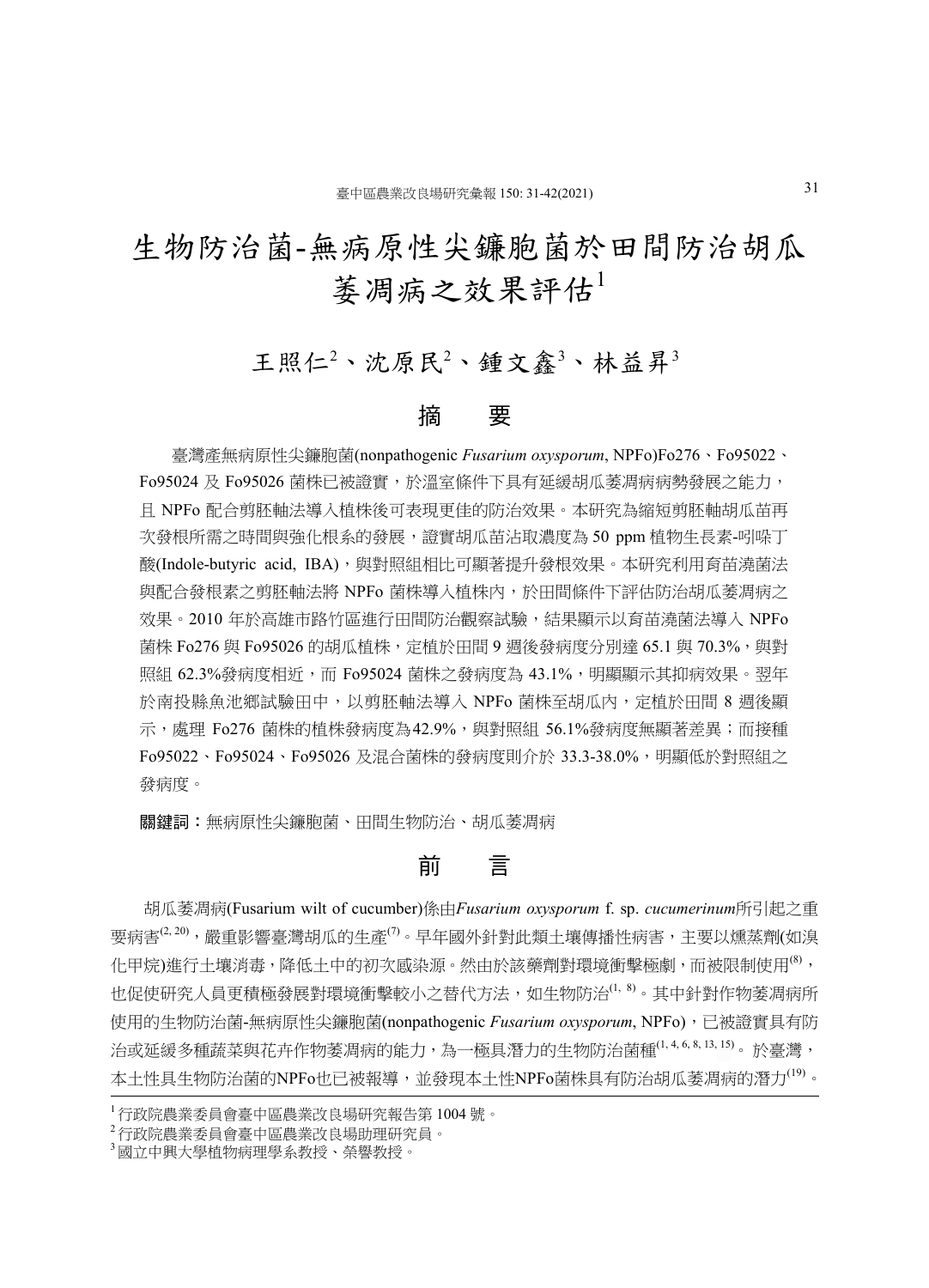目前各國皆致力於發展本土性的生物防治菌製劑,但仍以實驗室或是溫室的防治階段為主 $^{(3,11)}$ 。 利用微生物做為生物防治菌易受到外界環境的影響,包括生物因子如土壤中微生物的族群量、種類 及生物活性,或非生物因子,如土壤濕度、溫度、結構、甚至是養分,都會改變植物與病原菌間的 交互關係,進而影響生物防治菌的防治效果,而這亦是生物防治一直無法在田間穩定,且持續防治 作物病害的原因<sup>(12, 16)</sup>。研究人員亦證實以剪肧軸法導入生物防治菌,可降低外界環境的影響,並維 持生物防治菌株於植株内的族群量<sup>(9, 18)</sup>,Wang氏等人(2013)<sup>(19)</sup>亦發現本土性NPFo菌株導入植株後, 可有效纏據於導管內並限制病原菌的擴展,顯示剪胚軸法導入NPFo確實能提供更佳的防治效果。 因此本研究主要目的為測試本土性具生物防治能力之NPFo(包括Fo276、Fo95022、Fo95024及 Fo95026等菌株),配合育苗或剪胚軸法導入胡瓜植株,評估其於田間防治胡瓜萎凋病的成效。

# 材料與方法

#### 一、供試菌株與培養條件

供試 NPFo 菌株,包括 Fo276、Fo95022、Fo95024 及 Fo95026,均來自 Wang 氏等人(2013)<sup>(19)</sup> 所開發之 NPFo 專一性引子對 FIGS11/NPIGS-R 所篩選出的菌株,且經溫室試驗證實皆具防治胡瓜 萎凋病能力。各供試菌株皆經單孢培養於馬鈴薯葡萄糖瓊脂(potato dextrose agar,PDA)斜面培養基, 每天給予 12 hr 光照(2 支日光燈管(FL40D, 旭光, 臺灣), 距離高度為 30 cm)與合適的溫度(24-28 ℃),以保持菌株穩定生長。各菌株另培養於 PDA 平板,5 天後切取其菌絲尖端(直徑約 0.5 cm)的 菌絲塊,隨後置於含有砂土瓊脂培養基(含 1%的 water agar 與 10%的沙土)的螺旋試管(長 12 cm, 直 徑 1.5 cm)內,置於室溫(24-28℃)下進行保存。

#### 二、發根素對剪胚軸胡瓜苗之影響

先前試驗中得知(Wang et al., 2013), 剪胚軸胡瓜苗於溫室環境下發根時間較長(需 7-10 天)。為 解決此問題,本研究以植物生長素(indole-3-butyric acid, IBA)處理胡瓜植株,觀察對此處方法植株 根系生長之影響。

(一)依上所述先以 1/2 MS(Murashige and Skoog medium, Sigma)將 IBA 調整為 0.1、0.5、1 及 5 ppm 的濃度後,直接澆灌至泥炭土内,使泥炭土吸取配製液至飽和,並以無菌水作為對照組。隨 後將兩個品種(萬吉與秀綠,農友種苗)之剪胚軸胡瓜苗直接扦插於泥炭土中,並於扦插 3、5 及 7 天後剪開育苗盤,觀察胡瓜苗於泥炭土內發根情形與固著泥炭土之能力。每次觀察 28 株植株並登記其發根指數,筆者自訂標準並將發根指數定義為 0 級:根部無法固著於泥炭土 上;1 級:根部可固著於泥炭土上,且根系可包覆 1/4 以下的泥炭土;2 級:根部能固著於 泥炭土上,且根系可包覆 1/2 以下的泥炭土;3 級:根部能固著於泥炭土上,且根系可包覆 1/2 以上的泥炭土。

(二)將 IBA 調整為 1、10、50 及 100 ppm 的濃度,並添加 0.05%展著劑(tween 20),於剪胚軸接種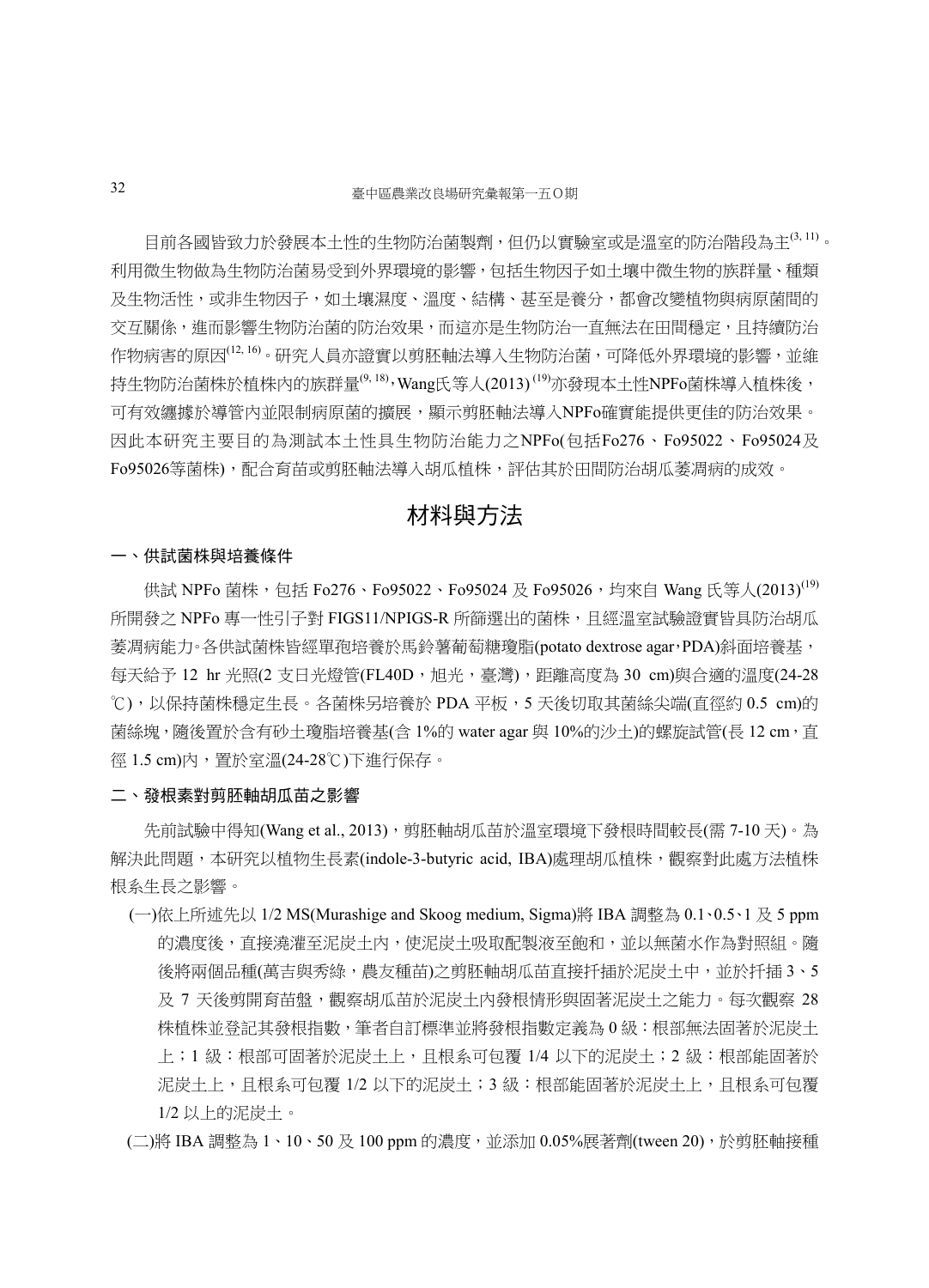的同時將植株下胚軸浸泡含有展著劑 tween 20 之 IBA 中, 藉此將 IBA 均勻附著於下胚軸表 面,再扦插於含水飽和之泥炭土中,於處理 7 天後取出泥炭土塊,觀察胡瓜苗於泥炭土內發 根情形與固著泥炭土之能力。每處理共 18 株,並登記其發根指數。

#### 三、無病原性尖鐮胞菌於田間防治試驗之施用方法

(一)育苗介質澆菌接種法

將供試胡瓜(萬吉)作物種子以流水催芽 12 hr 後(胚根長出),將其播植於盛有混合泥炭土(peat moss; TKS2, Floragard Product, Germany)和珍珠石(perlite)(3:1, v/v)的穴盤(50 或 60 格,每格直 徑 5 cm,深 5 cm)中育苗,待幼苗子葉完全展開後供接種使用。將培養於 PDA 斜面 2-3 週的供試 菌株,以無菌水洗下孢子並用雙層Miracloth(475855 Calbiochem, Merk Darmstadt, Germany)過濾, 配製成 10<sup>6</sup> spores/ml 之孢子懸浮液,每格穴孔內加入 3 ml 之 1x10<sup>6</sup> spores/ml 的 NPFo 菌株孢子懸 浮液後,即完成接種,待植株 1-2 片真葉展開後即可供後續實驗用。

(二)剪胚軸接種法

將前述生長 7-10 天且未經接種的健康胡瓜(萬吉)苗,以消毒利刃自植株下胚軸處(地基部)切 下,並浸泡於 100 ml 含有 10 $^6$  spores/ml 的供試 NPFo 菌株孢子懸浮液中 20-30 min 後,將下胚軸 迅速浸漬於濃度為50 ppm 的 IBA 液體後,立即插入已吸水飽和之泥炭土中,於溫室(25-35℃)內 保濕 5-7 天,待植株發根且正常生長後即完成接種。

#### 四、評估無病原性尖鐮胞菌於田間防治胡瓜萎凋病之效果

(一)高雄市路竹區田間試驗

 2009年12月至翌年2月在高雄市路竹地區進行,篩選之NPFo菌株Fo276、Fo95024及Fo95026 之田間試驗。本試驗田為一塑膠網室,面積約 290 m²(約 0.3 分地),前期作物為胡瓜,且有胡瓜 萎凋病發病史。試驗田整地成 4 畦(畦寬 1.2 m、畦溝寬 60 cm、畦長約 30 m),每畦前後各以5 株植株作為保護行。胡瓜(秀綠)以育苗澆菌法於溫室(18-28℃)分別接種 NPFo 菌株 Fo276、 Fo95024 及 Fo95026 等三種處理,未添加 NPFo 菌株的植株作為對照組,每處理共 190 株,待 接種後 7-10 天則移植至試驗田中,每畦統一栽植一種處理組,第一畦至第四畦依序為 Fo276、 Fo95024、Fo95026 及對照組。

(二)南投縣魚池鄉田間試驗 I 和 II

試驗 I 與試驗 II 皆於 2011 年 6 月至 8 月在南投縣魚池鄉進行,試驗田 I 與試驗田 II 面積皆 約 490 m²(約0.5分地),曾栽種過胡瓜且有萎凋病發病史,試驗田 I 之胡瓜萎凋病發病率約為 60-70%,而試驗田 II 之胡瓜萎凋病發病率約在 30-40%(M. J. Huang, personal communication)。由於 先前研究證實剪胚軸法接種 NPFo 於溫室試驗具有較優之防治效果,因此將剪胚軸接種 NPFo 菌 株的胡瓜植株種植於試驗田 I 處,而育苗法接種 NPFo 菌株的植株則種植於試驗田 II 處,並評估 供試 NPFo 菌株 Fo276、Fo95022、Fo95024 及 Fo95026 等,於田間防治胡瓜萎凋病之效果。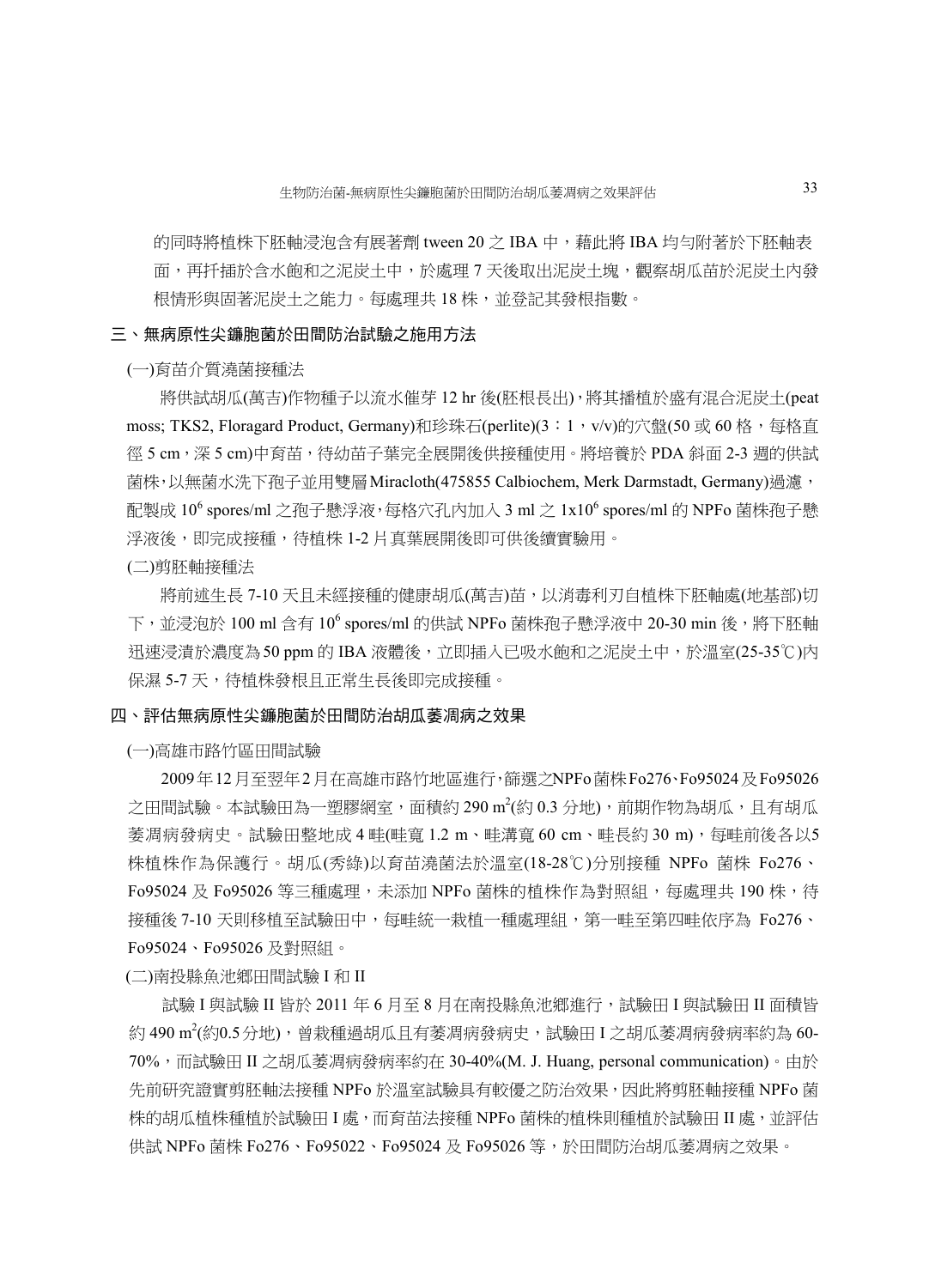- 1.試驗田 I 整地為 8 畦,每畦長約 30 m,並將其劃分為 3 個區集,第一畦與第八畦為保護行,而 第二至第七畦前後各有 3 株植株作為保護行。參照前述剪胚軸法將 NPFo 菌株包括 Fo276、 Fo95022、Fo95024、Fo95026 及複合(Fo276、Fo95022、Fo95024 及 Fo95026)菌株等五種配製 完畢之 10<sup>6</sup> spores/ml 孢子懸浮液導入胡瓜(秀綠)苗內,未接種 NPFo(接種無菌水)的植株則為對 照組,共六種處理。將接種完畢之剪肧軸胡瓜苗置於溫室(25-35℃)等待發根,每處理 3 重複, 每重複 20 株共 60 株,待胡瓜苗發根後移植至試驗田中,並將上述六種處理組,以逢機排列種 植於第二畦至第七畦中所劃分的 3 個區集內。
- 2.試驗田 II 整地為 4 畦, 每畦左右側可各種植一排植株共八排, 每排長約 30 m, 並將其劃分為 3 個區集,將第一排與第八排為保護行,而第二至第七排前後各留 3 株植株作為保護行。參照前 述育苗法將NPFo菌株包括Fo276、Fo95022、Fo95024、Fo95026及複合(Fo276、Fo95022、Fo95024 及 Fo95026)菌株等五種配製完畢之10<sup>6</sup> spores/ml 孢子懸浮液導入胡瓜(秀綠)苗內,未接種 NPFo(接種無菌水)的植株則為對照組,共六種處理,每處理3重複,每重複20株共60株,待 胡瓜苗第一片真葉展開後便移植至試驗田中,並將上述六種處理組,以逢機排列種植於第二至 第七排中所劃分的 3 個區集內。

#### (三)病害調查

胡瓜植株定植後,每週調查胡瓜萎凋病發生的情形,若無法自地上部病徵判斷,則利用刀片 些微削取莖基部,觀察維管束是否褐化,並隨機選取罹病級數 3 級以上的植株帶回實驗室,以組 織分離法確認是否為萎凋病。胡瓜發病分級如下,0級:無任何病徵;1級:胡瓜出現矮化、第 一片子葉黃化及維管束出現褐化;2 級:胡瓜半數葉片以下出現萎凋黃化的情形;3 級:胡瓜半 數葉片以上出現萎凋黃化的情形;4 級:植株全株乾枯死亡。按照下列公式換算植株的發病度 (Disease severity):

Disease severity  $(\% ) = \frac{\text{Sum (class frequency x score of rating class)}}{\text{Sum (class 1 + 1 + 1)}}$  $- \times 100$ (total number of plants) x (maximal disease index)

### 五、統計分析

 本研究所有數據皆以 SPSS 10.0 for Windows® (LEAD Technologies, Inc., Charlotte, NC, USA)軟 體進行變異數分析(Analysis of variance, ANOVA)。並以 LSD 測驗與鄧肯氏檢定法(Duncan post-hoc test)於機率度(probability level)為 0.05 的標準下檢測本實驗之各處理組差異。

## 結果與討論

#### 一、發根素對剪胚軸胡瓜苗之影響

(一)將不同濃度的 IBA 發根液直接添加至泥炭土中,觀察對剪胚軸胡瓜發根之影響,結果顯示添 加不同濃度發根液 3 天後,對所扦插之萬吉與秀綠品種的剪胚軸苗無顯著影響,皆完全無法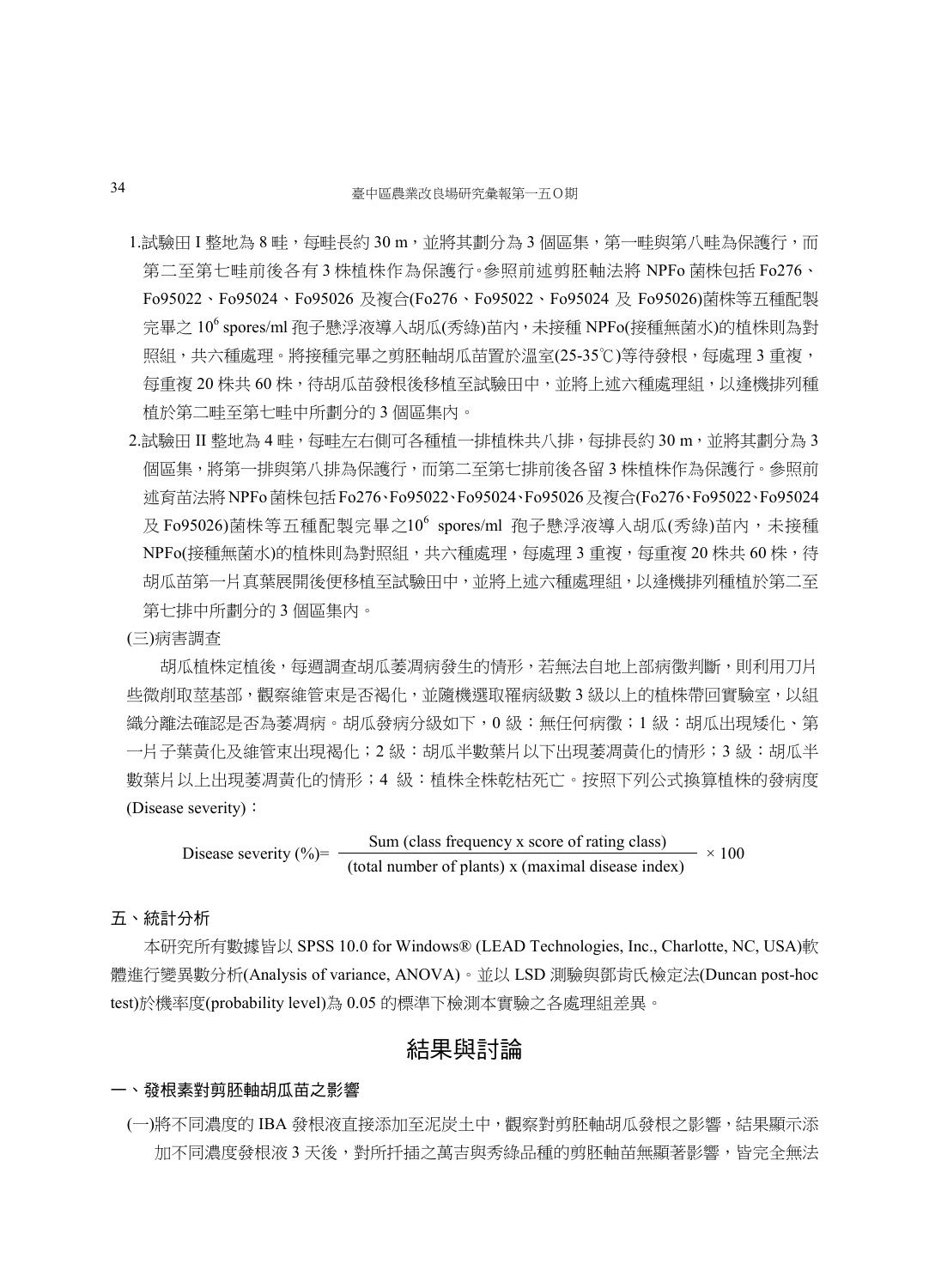固著泥炭土塊;而添加發根液 5 天後之剪胚軸苗的根系皆已包覆泥炭土塊約 25%體積,然固 著泥炭土的能力仍不足。扦插第 7 天,萬吉與秀綠的胡瓜苗植株根系已可包覆近 50%體積的 泥炭土塊,且皆具有固著泥炭土之能力,然不同 IBA 處理濃度與不同胡瓜品種間的發根效果 無顯著差異(表一)。

表一、不同濃度生長素 IBA 添加至泥碳土內對剪胚軸胡瓜苗發根指數之影響

| Table 1. Effect of different auxin (IBA) concentrations on rooting index of cucumber seedlings with |  |  |
|-----------------------------------------------------------------------------------------------------|--|--|
| hypocotyl cutting treatment <sup>a</sup>                                                            |  |  |

| Cultivars   | IBA(ppm) |          | Rooting index <sup>b</sup> after treatment |          |  |  |
|-------------|----------|----------|--------------------------------------------|----------|--|--|
|             |          | 3        |                                            |          |  |  |
| Vantage     |          | $0.8a^c$ | 1.9a                                       | 2.3a     |  |  |
| (萬吉)        | 0.1      | 0.9a     | 1.9a                                       | 2.6a     |  |  |
|             | 0.5      | 1.0a     | 2.2a                                       | 2.4a     |  |  |
|             |          | 0.8a     | 1.8a                                       | 2.3a     |  |  |
|             |          | 0.9a     | 1.7a                                       | 2.2a     |  |  |
| Showy Green | $\theta$ | 0.9a     | 2.3 <sub>b</sub>                           | <br>2.5a |  |  |
| (秀綠)        | 0.1      | 0.9a     | 2.1ab                                      | 2.6a     |  |  |
|             | 0.5      | 0.9a     | 1.9a                                       | 2.5a     |  |  |
|             |          | 1.0a     | 1.9a                                       | 2.4a     |  |  |
|             |          | 0.9a     | 2.3ab                                      | 2.9a     |  |  |

<sup>a</sup> The different concentrations of auxin (IBA) solutions were irrigated into peat moss with saturation. Each treatment have 28 seedlings.

<sup>b</sup> Rooting index assayed on a scale of 0-3: 0=roots could not anchor the plant body to the peat moss, 1=root could anchor the plant body to the peat moss, and the root cover was less than 25% area of peat moss, 2=root could anchor the plant body to the peat moss, and the root cover was less than 50% area of peat moss, 3=root could anchor the plant body to the peat moss, and the root cover was more than 50% area of peat moss.

<sup>c</sup> Values followed by the same letter in the column are not significantly different at  $p=0.05$ , according to Duncan's Multiple Range Test.

(二)利用剪胚軸胡瓜苗沾取不同濃度之 IBA 液體,觀察對促進植株發根的效果,結果顯示當施用 濃度 50 與 100 ppm 的 IBA 配合 tween 20 時,對剪胚軸苗具有最佳的發根效果與泥炭土固著 能力,於處理 5 天後即可有效固著泥炭土塊,且根系已可包覆 25-50%體積的泥炭土塊,而 對照組僅能包覆 25%體積的泥炭土塊(表二)。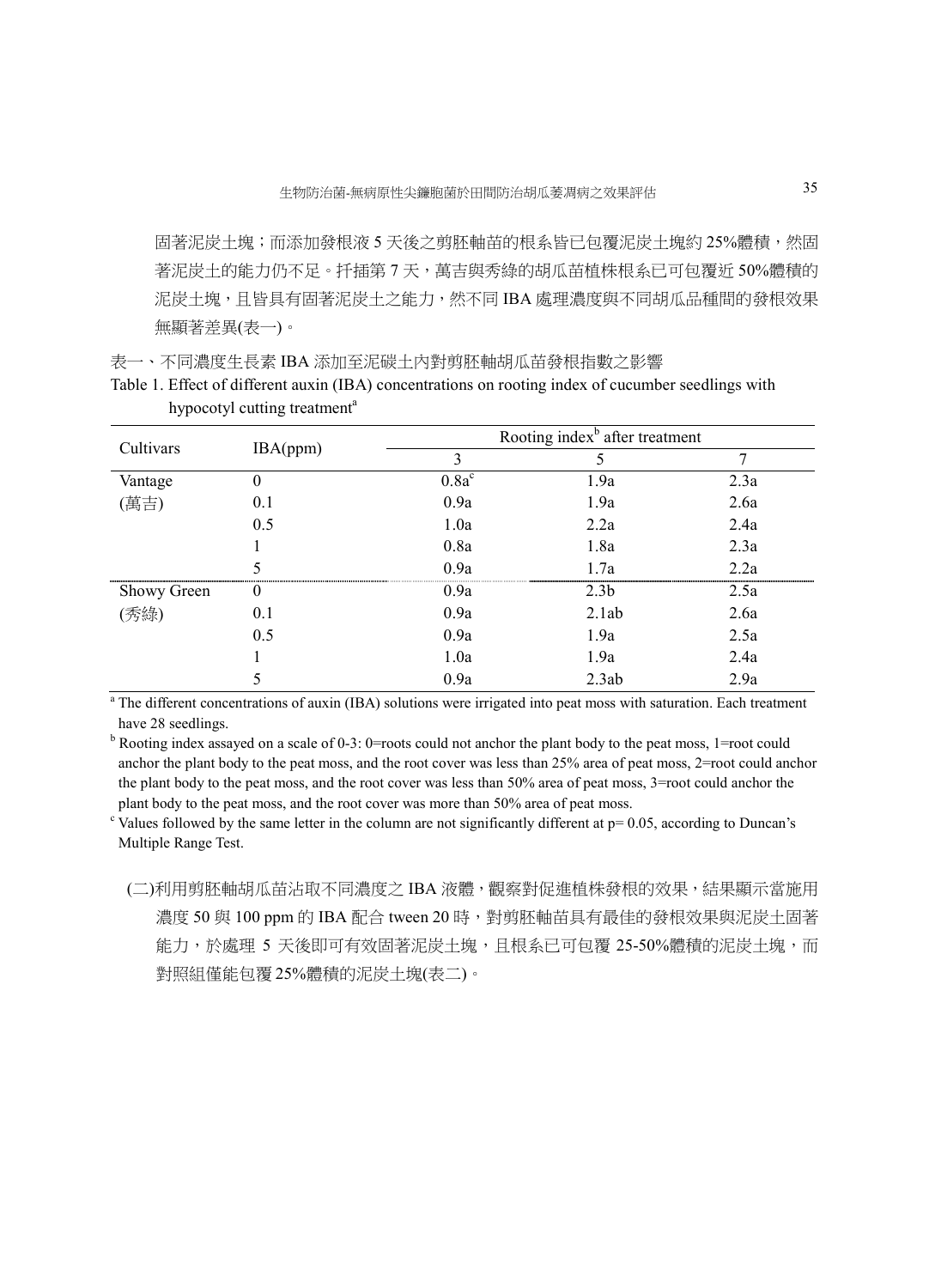#### 表二、浸漬不同濃度生長素 IBA 對剪胚軸胡瓜苗發根指數之影響

Table 2. Effect of dipping different concentrations of auxin (IBA) on rooting index of cucumber seedlings with hypocotyl cutting treatment<sup>a</sup>

| IBA concentration (ppm) | Rooting index <sup>b</sup> |  |
|-------------------------|----------------------------|--|
| $\theta$                | $1.63b^c$                  |  |
| 0 with tween 20         | 1.63 <sub>b</sub>          |  |
| 1 with tween 20         | 1.63 <sub>b</sub>          |  |
| 10 with tween 20        | 1.56b                      |  |
| 50 with tween 20        | 2.13a                      |  |
| 100 with tween 20       | 2.38a                      |  |

<sup>a</sup> The cucumber seedlings, treated with hypocotyl cutting, were dipped with different concentrations of auxin (IBA) solution and transplanted into peat moss with saturation immediately in greenhouse (25-35℃). Each treatment has 18 seedlings. The seedlings were collected and the rooding index was calculated at five days later.

 $b$  Rooting index assayed on a scale of 0-3: 0= roots could not anchor the plant body to the peat moss, 1= root could anchor the plant body to the peat moss, and the root cover was less than 25% area of peat moss, 2=root could anchor the plant body to the peat moss, and the root cover was less than 50% area of peat moss, 3=root could anchor the plant body to the peat moss, and the root cover was more than 50% area of peat moss. The disease scale was converted to disease severity and rounded off, as described in the Materials and Methods section.

<sup>c</sup> Values followed by the same letter in the column are not significantly different at  $p=0.05$ , according to Duncan's Multiple Range Test.

#### 二、田間防治試驗

#### (一)高雄市路竹區田間觀察試驗

供試胡瓜苗初期生長良好,直至第 5 週接種 NPFo 菌株之胡瓜植株出現病徵,發病度介於 1.0-2.9%,而對照組發病度為 3.2%。第 6 週持續出現下位葉黃化或萎凋病徵之植株,而施用 NPFo 菌株之植株的發病度皆低於 6.0%,對照組發病度為 4.5%。植株移植於田間 7 週後,萎凋病病勢 開始擴展,處理 NPFo 菌株的胡瓜植株之發病度介於 2.6 至 24.7%,對照組的發病度為 13.1%。 持續觀察到 8 週後,處理 NPFo 之 Fo276 與 Fo95026 菌株的發病度分別達 50.9%和 49.8%,而處 理 Fo95024 菌株的胡瓜植株發病度則為 12.8%,對照組發病度為 38.8%。第 9 週的結果顯示,對 照組、Fo276及Fo95026菌株的植株發病度分別為62.3、65.1及70.3%,無顯著差異,然處理Fo95024 菌株植株之發病度為 43.1%,延緩胡瓜萎凋病效果顯著(表三)。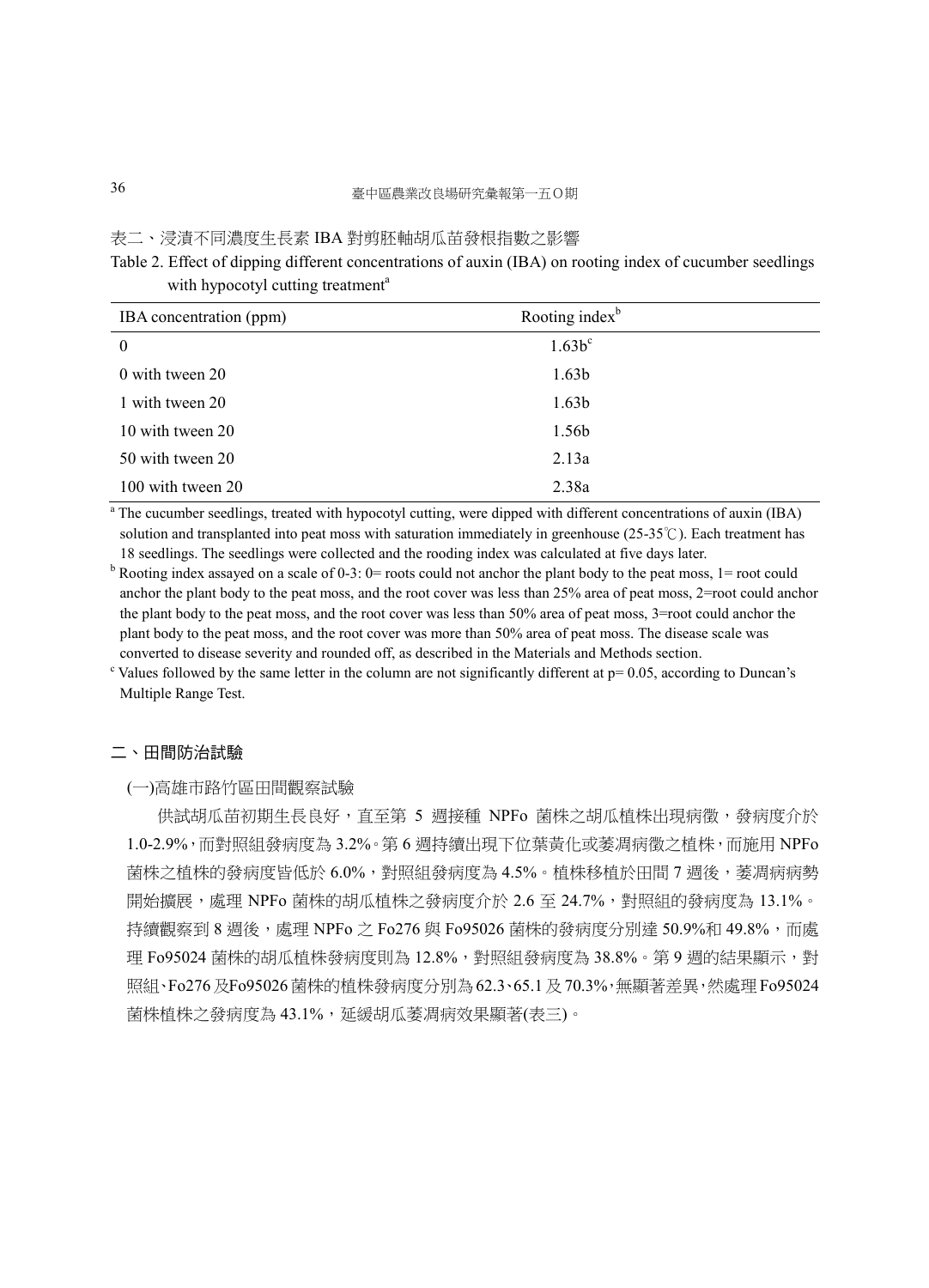| 表三、2009 年於高雄市路竹區測試無病原性尖鐮胞菌防治胡瓜萎凋病之田間結果                                                                |
|-------------------------------------------------------------------------------------------------------|
| Table 3. Field experiment on the control of Fusarium wilt of cucumber by using nonpathogenic Fusarium |
| <i>oxysporum</i> at Luzhu, Kaohsiung <sup>a</sup>                                                     |

| Treatment            | Disease severity <sup>b</sup> after transplanting |     |      |           |                   |  |
|----------------------|---------------------------------------------------|-----|------|-----------|-------------------|--|
|                      | 5wk                                               | 6wk | 7wk  | 8wk       | 9wk               |  |
| Water (CK)           | 3.2                                               | 4.5 | 13.1 | $38.8b^c$ | 62.3a             |  |
| Fo276                | 2.1                                               | 5.9 | 24.7 | 50.9a     | 65.1a             |  |
| F <sub>0</sub> 95024 | 1.0                                               | 2.3 | 2.6  | 12.8c     | 43.1 <sub>b</sub> |  |
| F <sub>0</sub> 95026 | 2.9                                               | 3.4 | 15.5 | 49.8a     | 70.3a             |  |

<sup>a</sup> Field experiment was conducted during Dec., 2009 -Feb., 2010 at Luzhu, and cucumber plants were inoculated with Fo276, Fo95024 and Fo95026 by using the substrate irrigation inoculation method.

 $b$  190 plants of each treatment were assayed on a scale of 0-4 : 0=health, 1=cotyledon and first leaf with yellowing symptom, 2=stunting, or <1/2 leaves with yellowing symptom, 3=stem yellowing, vascular discoloration, and >1/2 leaves with wilt symptom, and 4=plant wilted and died. The disease scale was converted to disease severity and rounded off, as described in the Materials and Methods section.

 $c$  Values followed by the same letter in the column are not significantly different at  $p = 0.05$  according to Duncan's Multiple Range Test.

(二)南投縣魚池鄉試驗田 I 和 II

- 1.試驗田 I 以剪胚軸導入 NPFo 菌株的胡瓜植株,於定植田間 3 週後出現病徵,處理 NPFo 菌株 的胡瓜植株發病度介於 0-2.9%間,對照組之發病度為 2.4%。持續觀察至 7 週後,處理 NPFo 菌株的胡瓜植株,發病度介於 11.5-20%,顯著低於對照組 37.7%。於第 8 週的結果顯示,處理 NPFo 之 Fo95022、Fo95024、Fo95026 及混合菌株的胡瓜植株其發病度介於 33.3 至 38%,顯著 低於對照組與處理 Fo276 菌株之發病度 56.1 與 42.9%(表四)。
- 2.試驗田 II 以育苗法接種不同 NPFo 菌株之胡瓜植株,定植於田間 6 週後,僅少數植株零星出現 葉片黃化之地上部病徵,發病度皆低於 1.6%。觀察至第7週後,處理 NPFo 菌株與對照組胡瓜 植株之發病度仍僅介於 3.2-7.5%間。於第 8 週的結果顯示,處理 NPFo 菌株的胡瓜植株發病度 介於 5.7-10.4%,與對照組發病度 6%無顯著差異(表五)。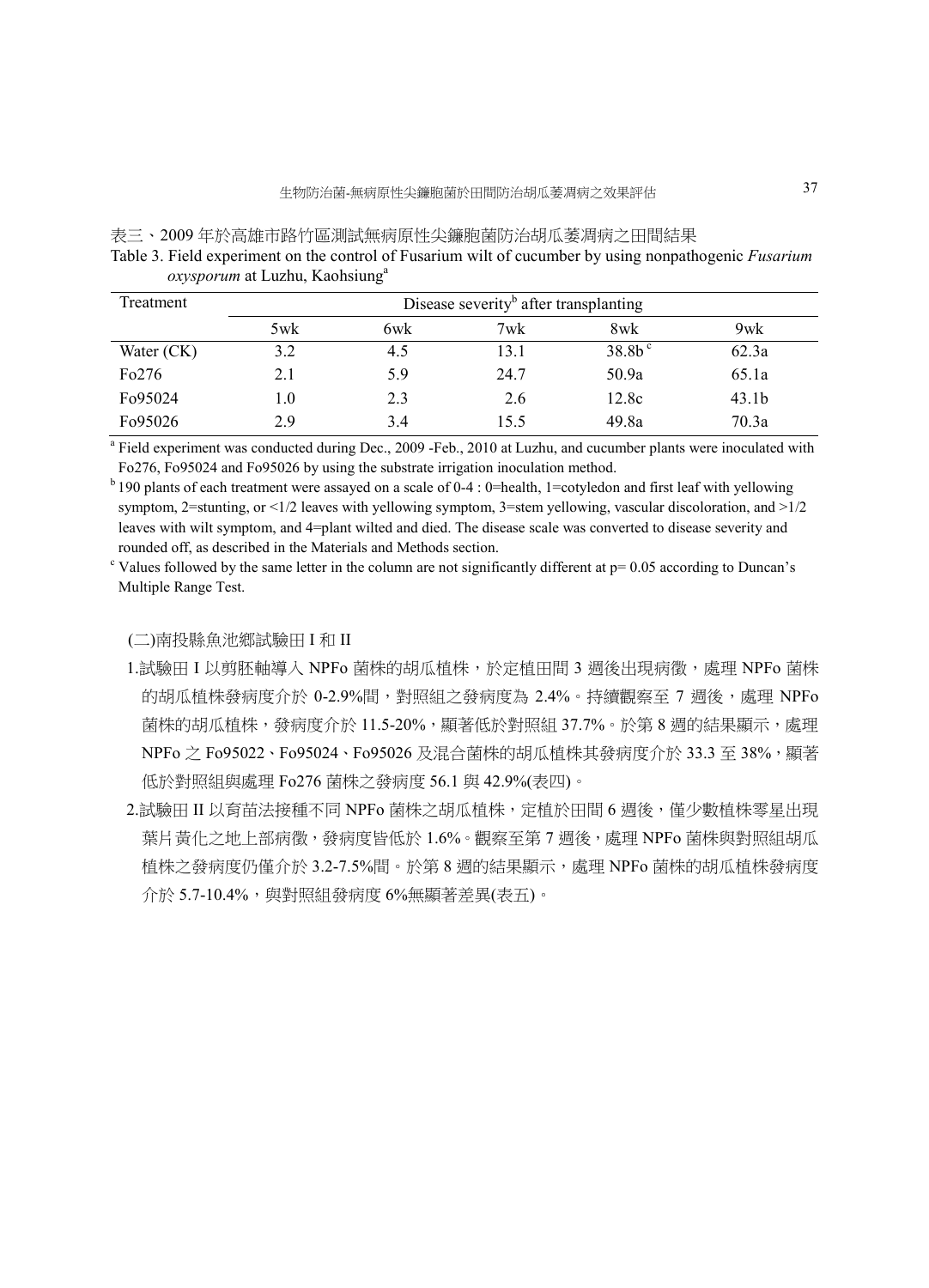#### 表四、2011 年於南投縣魚池鄉測試無病原性尖鐮胞菌防治胡瓜萎凋病之田間試驗 I

Table 4. Field experiment I on the biocontrol of Fusarium wilt of cucumber by using nonpathogenic *Fusarium oxysporum* at Yuchi, Nantou<sup>a</sup>

| Treatment                | Disease severity <sup>b</sup> after transplanting |          |     |      |                   |                   |
|--------------------------|---------------------------------------------------|----------|-----|------|-------------------|-------------------|
|                          | 3wk                                               | 4wk      | 5wk | 6wk  | 7wk               | 8wk               |
| Water $(CK)$             | 2.4                                               | 4.3      | 8.7 | 16.6 | $37.7a^c$         | 56.1a             |
| Fo276                    | 1.7                                               | 2.0      | 6.9 | 11.3 | 19.9 <sub>b</sub> | 42.9ab            |
| Fo95022                  |                                                   | $^{(1)}$ | 2.9 | 4.7  | 11.5 <sub>b</sub> | 35.1 <sub>b</sub> |
| F <sub>0</sub> 95024     | 2.9                                               | 3.9      | 7.0 | 11.5 | 20.0 <sub>b</sub> | 38.0b             |
| Fo95026                  |                                                   |          | 2.1 | 5.1  | 13.7 <sub>b</sub> | 33.3 <sub>b</sub> |
| combination <sup>d</sup> | -4                                                | 6.0      | 8.5 | 16.2 | 15.7 <sub>b</sub> | 34.3 <sub>b</sub> |

<sup>a</sup> Field experiment was conducted during Jan. -Aug., 2011 at Yuchi. Cucumber plants were inoculated respectively with Fo276, Fo95022, Fo95024, Fo95026 and a combination of the four by using the hypocotyl cutting inoculation method.

 $<sup>b</sup>$  120 plants of each of the hypocotyl cutting inoculation treatments were assayed on a scale of 0-4: 0=health, 1=</sup> cotyledon and first leaf with yellowing symptom, 2=Stunting, or <1/2 leaves with yellowing symptom, 3=stem yellowing and/or with vascular discoloration, and >1/2 leaves with wilt symptom, and 4=plant wilted and died. The disease scale was converted to disease severity and rounded off, as described in the Materials and Methods section.

<sup>c</sup> Values followed by the same letter in the column are not significantly different at  $p = 0.05$  according to Duncan's Multiple Range Test.

<sup>d</sup> The combination treatment was prepared by combining the spore suspensions of 4 isolates, namely Fo276, Fo95022, Fo95024 and Fo95026, and inoculated into cucumber plants by the hypocotyl cutting method.

#### 表五、2016 池鄉測試無病原性尖鐮胞菌防治胡瓜萎凋病之田間試驗 II

Table 5. Field experiment II on the biocontrol of Fusarium wilt of cucumber by using nonpathogenic *Fusarium oxysporum* at Yuchi, Nantou<sup>a</sup>

| Treatment                | Disease severity <sup>o</sup> after transplanting |     |          |       |  |
|--------------------------|---------------------------------------------------|-----|----------|-------|--|
|                          | 5wk                                               | 6wk | 7wk      | 8wk   |  |
| Water $(CK)$             | U                                                 | 1.3 | $4.5a^c$ | 6.0a  |  |
| Fo276                    | O                                                 | 1.4 | 6.2a     | 5.7a  |  |
| Fo95022                  | O                                                 | 1.6 | 5.8a     | 7.2a  |  |
| F <sub>0</sub> 95024     | 0                                                 | 1.4 | 3.2a     | 6.3a  |  |
| Fo95026                  | O                                                 | 1.2 | 7.5a     | 10.4a |  |
| combination <sup>d</sup> |                                                   |     | 5.2a     | 9.1a  |  |

<sup>a</sup>Field experiment was conducted during Jan. -Aug., 2011 at Yuchi, and cucumber plants were inoculated respectively with Fo276, Fo95022, Fo95024, Fo95026 and a combination of the four by using the substrate irrigation inoculation method.

 $<sup>b</sup>$  120 plants of each treatment were assayed on a scale of 0-4 : 0=health, 1=cotyledon and first leaf with yellowing</sup> symptom, 2=stunting, or <1/2 leaves with yellowing symptom, 3=stem yellowing and/or with vascular discoloration, and >1/2 leaves with wilt symptom, and 4=plant wilted and died.

 $\degree$ Values followed by the same letter in the column are not significantly different at  $p= 0.05$  according to Duncan's Multiple Range Test.

<sup>d</sup> The combination treatment was prepared by combining the spore suspensions of 4 isolates, namely Fo276, Fo95022, Fo95024 and Fo95026, and inoculated into cucumber plants by the substrate infestation method.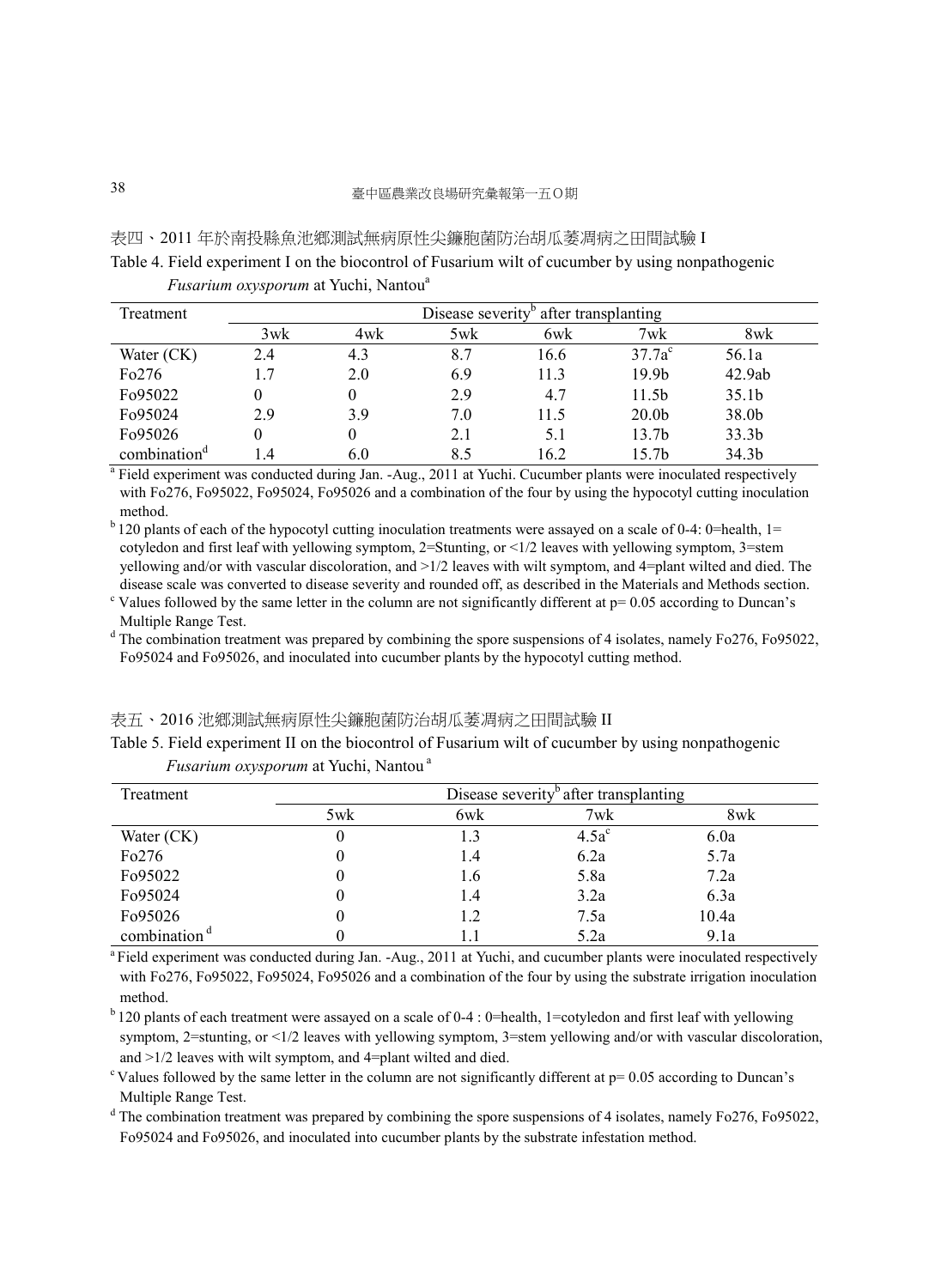## 檢討與建議

NPFo 菌株已被證實具有防治作物萎凋病的能力(4,6,10,13,15),然大多僅止於溫室防治試驗。筆者 所篩選出的臺灣產 NPFo 菌株 Fo276、Fo95022、Fo95024 及 Fo95026,已證實於溫室條件下皆具有 延緩胡瓜萎凋病能力<sup>(19)</sup>。進一步於田間測試對胡瓜萎凋病的防治效果,結果指出 Fo276 與 Fo95026 菌株以育苗法導入植株後,於第九週發病度分別為 65.1 和 70.3%,無延緩病勢發展的現象,然 Fo95024 菌株處理的植株則有延緩病勢發展的趨勢,於第九週發病度為 43.1%,低於對照組的 62.3%(表三)。此外,於田間防治試驗過程中,觀察到處理 NPFo 菌株 Fo276 之植株生長勢,有優 於對照組或其他處理組的情形(unpublished data)。Van der Ent 氏等人(2009)<sup>(17)</sup>指出,可促進植物生 長的微生物(plant growth-promoting rhizobacteria (PGPR) and fungi (PGPF)), 其部分作用機制具有提 升植株本身光合作用的效率、增加植株對於環境逆境的耐受性或保護植株避免病原菌感染而增加植 株之生長勢。雖目前針對 NPFo 菌株是否可促進植株生長並無相關研究報導,且本研究供試 NPFo 菌株 Fo276 於田間試驗後期,並無明顯降低病害發生的效果,因此是否還有其它因素導致其促進胡 瓜植株生長,需進一步探討。

而筆者所篩選的 NPFo 菌株,雖於溫室皆表現出延緩病勢發展的能力,但於田間防治效果與溫 室不同,且菌株間的防治效率也有所差異。推測可能是 NPFo 菌株於田間植株上的存活受到環境或 其他土壤中微生物的干擾,使得該 NPFo 菌株無法維持有效的防治族群量, 此現象普遍發生於利用 生物防菌防治之田間狀態,為目前微生物防治作物病害急需克服的問題。前人研究指出,透過養分 添加、施用方式、或配合其他防治策略等,可減少生物防治菌與環境中微生物相互競爭的機率,藉 此維持生物防治菌之有效族群量與其活性(3, 12, 16)。因此,本研究進一步利用剪胚軸法導入NPFo 菌 株,盼能透過此方法提供 NPFo 菌株在植體內維持有效的防治濃度,且避免外界環境的影響,提供 更優的防治效果<sup>(9,18)</sup>。然田間防治試驗結果顯示,剪胚軸法導入 NPFo 菌株的植株,於田間發病度 介於 33.3 至 42.9%,而對照組發病度達 56.1%,雖有延緩病勢發展的情形,但降低的幅度有限。此 外,觀察剪胚軸胡瓜植株於田間的生長情形,得知剪胚軸處理之植株生長勢,普遍低於育苗澆菌處 理的胡瓜植株。前人研究指出,植株的生長狀況會影響植株自身抗病能力的表現<sup>(5)</sup>,是否剪胚軸胡 瓜植株因生長勢較差而造成防治效率上的差異,仍需進一步研究。

利用 Wang 氏等人(2013)<sup>(19)</sup>開發之NPFo 專一性引子對所篩選出的菌株, 在田間防治胡瓜萎凋病 的效率不同,筆者認為所獲得的 NPFo 菌株係屬一特定族群而非單一個體,易導致各菌株間於防治 效果有差異性。Alabouvette 氏等人(2009)<sup>(4)</sup>亦曾提及不同NPFo 菌株間的防病效果有所差異,乃因其 抗病作用機制不同所致,因此施用複合菌株會比施用單獨菌株的防病效果顯著。雖本研究亦嘗試於 田間施用複合菌株,然防治效果並非最佳,推測原因為所測試菌株的作用機制分屬同一類群,因此 於田間所表現的協力作用較不明顯。另最初所篩選的 NPFo 菌株 Fo276,於田間防治試驗顯示已喪 失延緩病勢發展的能力。目前針對尖鐮胞菌產生變異之相關研究,皆僅針對病原菌於毒力或病原性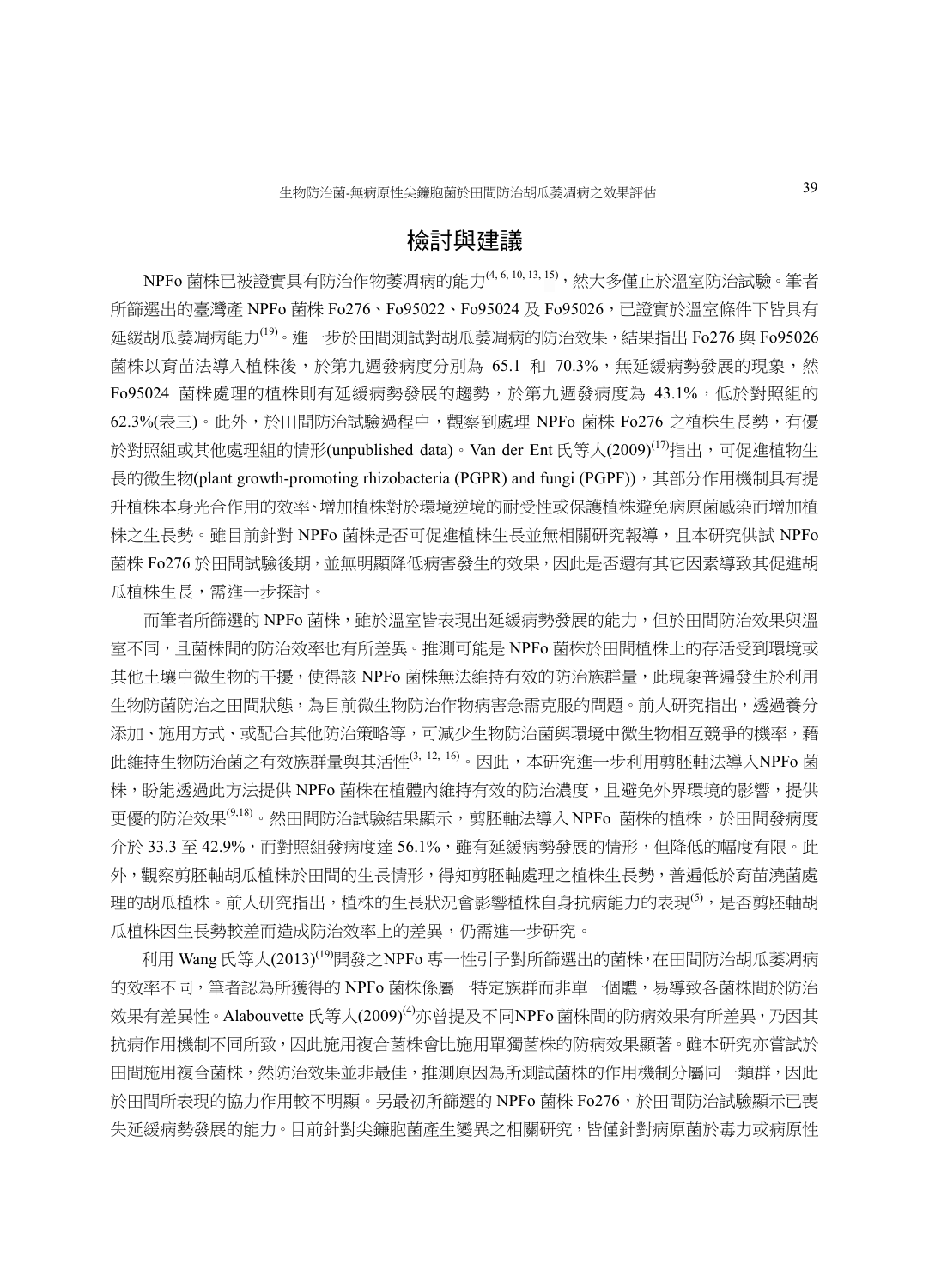基因進行探討,並無提及 NPFo 菌株生物防治能力或活性的相關資料(14)。而 Fo276 菌株喪失防治能 力是否與菌株變異有關,未來需進一步研究。

## 參考文獻

- 1. Abeysinghe, S. 2009. Use of nonpathogenic *Fusarium oxysporum* and rhizobacteria for suppression of Fusariu, root and stem rot of *Cucumis sativus* caused by *Fusarium oxysporum* f. sp. *radicis-cucumerinum*. Arch. Phytopathol. Plant Prot. 42: 73-82.
- 2. Ahn, I. P., H. S. Chung and Y. H. Lee. 1998. Vegetative compatibility groups and pathogenicity among isolates of *Fusarium oxysporum* f. sp. *cucumerinum*. Plant Dis. 82: 244-246.
- 3. Alabouvette, C., C. Olivain and C. Steinberg. 2006. Biological control of plant diseases: the European situation. Eur. J. Plant Pathol. 114: 329-341.
- 4. Alabouvette, C., C. Olivain, Q. Migheli and C. Steinberg. 2009. Microbiological control of soil-borne phytopathogenic fungi with special emphasis on wilt-inducing *Fusarium oxysporum*. New Phytol. 184: 529-544.
- 5.Coakley, S. M., H. Scherm and S. Chakraborty. 1999. Climate change and plant disease management. Annu. Rev. Phytopathol. 37: 399-426.
- 6. Fravel, D., C. Olivain and C. Alabouvette. 2003. Research review: *Fusarium oxysporum* and its biocontrol. New Phytol. 157: 493-502.
- 7. Huang, M. J. and Y. S. Lin. 2006. Identification of the Fusarium wilt pathogen on cucumber in Taiwan. Plant Pathol. Bull. 14: 282. (abstract in Chinese)
- 8. Kaur, R., J. Kaur and R. S. Singh. 2010. Nonpathogenic Fusarium as a biological control agent. Plant Pathol. J. 9: 79-91.
- 9. Kijima, T. 1992. Biological control of soil-borne disease with antagonistic bacteria. Proc. Kanto-Tosan Plant Prot. Soc. 39: 1-5.
- 10.Larkin, R. P. and D. R. Fravel. 1999. Mechanisms of action and dose-response relationships govering biological control of Fusarium wilt of tomato by nonpathogenic *Fusariu*m spp. Phytopathology 89: 1152-1161.
- 11.Li, L. H., J. C. Ma, Y. Li, Z. Y. Wang, T. T. Gao and Q. Wang. 2012. Screening and partial characterization of *Bacillus* with potential applications in biocontrol of cucumber Fusarium wilt. Crop Prot. 35: 29-35.
- 12.Meghvansi, M. K., L. Singh, R. B. Srivastava and A. Varma. 2011. Assessing the role of earthworms. Pages 173-189. In biocontrol of earthworm In: Karaca, A. (ed.) Springer-Verlag Berlin Heidelberg. 316 pp.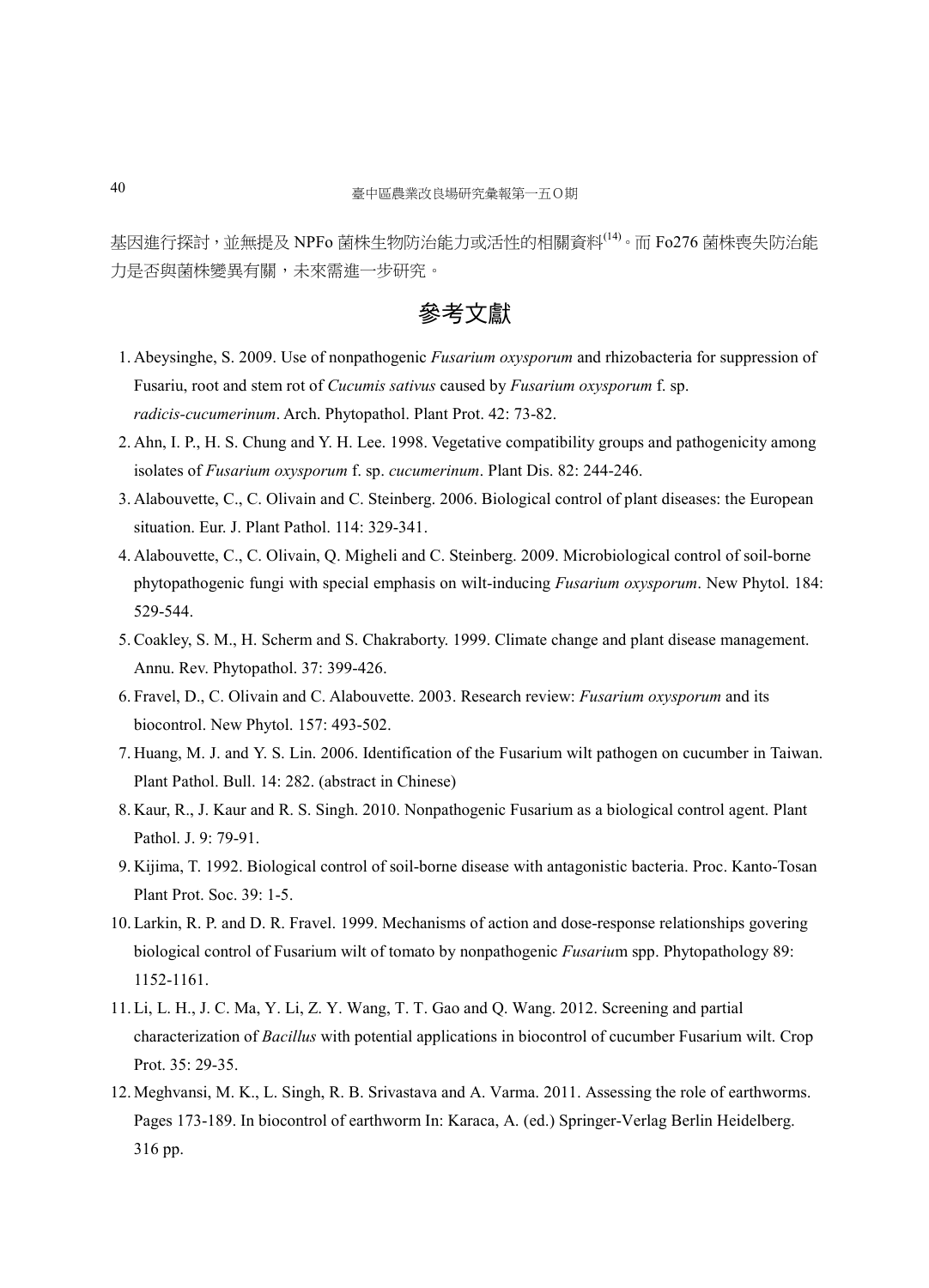- 13. Ogawa, K. and H. Komada. 1985. Biological control of Fusarium wilt of sweet potato with cross-protection by prior inoculation with nonpathogenic *Fusarium oxysporum*. Japan Agric. Res. Q. 19: 20-25.
- 14.Recorbet, G., C. Steinberg, C. Olivain, V. Edel, S. Trouvelot, E. Dumas-Gaudot, S. Gianinazzi and C. Alabouvette. 2003. Wanted: pathogenesis-related marker molecules for *Fusarium oxysporum*. New Phytol. 159: 73-92.
- 15. Sajeena, A., D. S. Nair and K. Sreepavan. 2020. Non-pathogenic *Fusarium oxysporum* as a biocontrol agent. Indian Phytopathol*.* 73: 177-183.
- 16. Shaukat, S. S. and I. A. Siddiqui. 2003. The influence of mineral and carbon sources on biological control of charcoal rot fungus, *Macrophomina phaseolina* by fluorescent pseudomonads in tomato. Lett. Appl. Microbiol. 36: 392-398.
- 17. Van der Ent, S., S. C. M. Van Wees and C. M. J. Pieterse. 2009. Jasmonate signaling in plant interactions with resistance-inducing beneficial microbes. Phytochemistry 70: 1581-1588.
- 18.Wang, C. J., W. H. Chung and Y. S. Lin. 2011. Methods for introduction of nonpathogenic *Fusarium oxysporum* into cucumber plants for better control of Fusarium wilt disease in Taiwan. Phytopathology 101: S37.
- 19.Wang, C. J., Y. S. Lin, Y. H. Lin and W. H. Chung. 2013. Modified primers for the identification of nonpathogenic *Fusarium oxysporum* isolates that have biological control potential against Fusarium wilt of cucumber in Taiwan. PLoS One 8: e65093.
- 20. Wang, C. J., M. J. Huang, J. F. Chen, W. H. Chung and Y. S. Lin. 2019. Identification of the *Fusarium oxysporum formae speciales* of cucumber in Taiwan. Bull. Taichung DARES 143: 75-90.